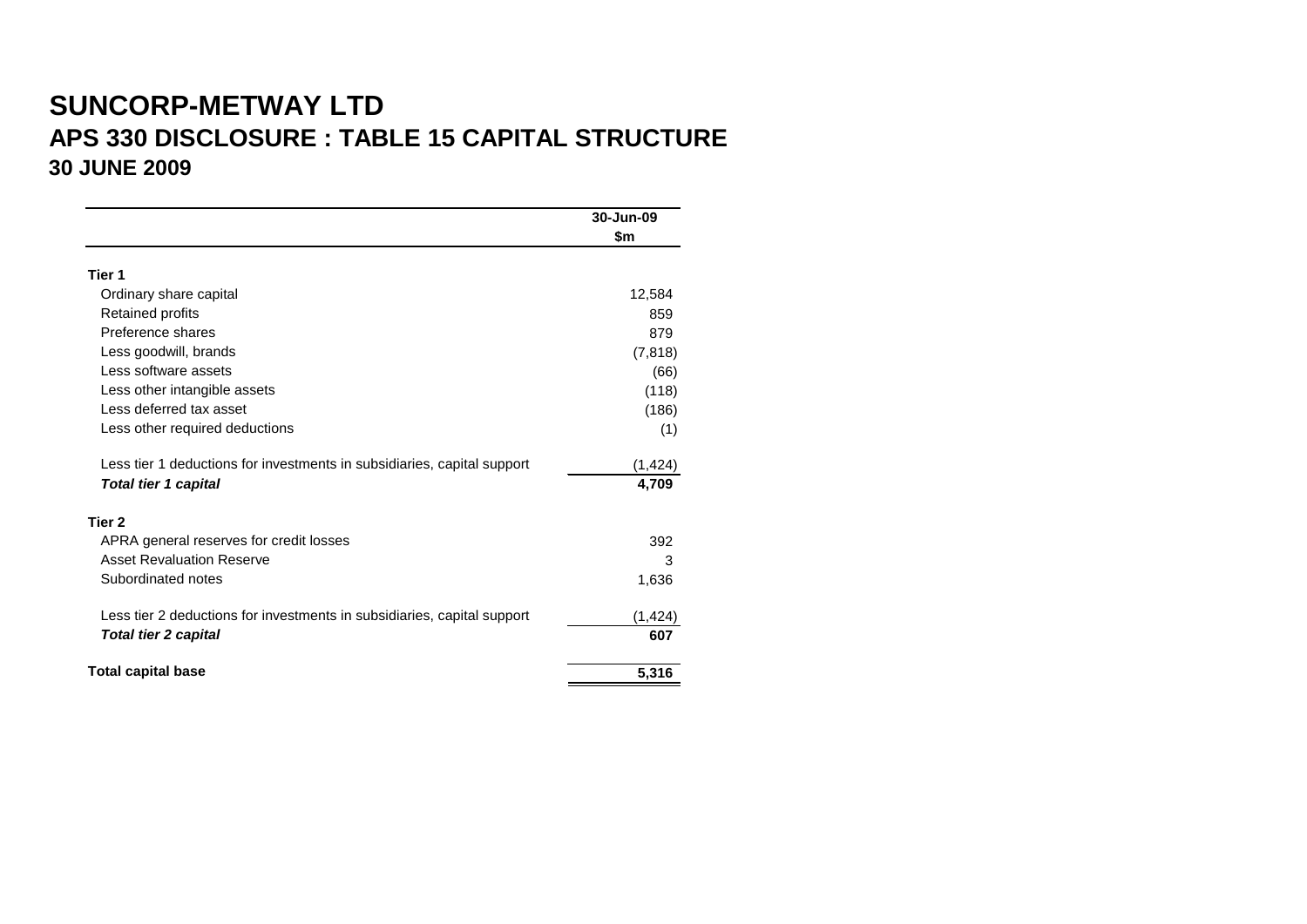## **SUNCORP-METWAY LTD APS 330 DISCLOSURE : TABLE 16 CAPITAL ADEQUACY 30 JUNE 2009**

|                                                          | <b>Risk Weighted Balance</b><br>30-Jun-09<br>\$m |
|----------------------------------------------------------|--------------------------------------------------|
| <b>On-Balance Sheet Risk Weighted Assets</b>             |                                                  |
| Cash items                                               | 23                                               |
| Claims on Australian and foreign governments             | 3                                                |
| Claims on central banks, international banking agencies, |                                                  |
| regional development banks, ADIs and overseas banks      | 639                                              |
| Claims on securitisation exposures                       | 120                                              |
| Claims secured against eligible residential mortgages    | 9,896                                            |
| Past due claims                                          | 2,213                                            |
| Other retail assets                                      | 1,288                                            |
| Corporate                                                | 21,570                                           |
| Other assets and claims                                  | 294                                              |
| <b>Total Banking assets</b>                              | 36,046                                           |
| Off balance sheet positions                              |                                                  |
| Guarantees entered into in the normal course of Business | 190                                              |
| Commitments to provide loans and advances                | 1,400                                            |
| Capital commitments                                      | 45                                               |
| Foreign exchange contracts                               | 154                                              |
| Interest rate contracts                                  | 129                                              |
| Securitisation exposures                                 | 284                                              |
| <b>Total off balance sheet positions</b>                 | 2,202                                            |
| <b>Total Credit Risk capital charge</b>                  | 38,248                                           |
| Market risk capital charge                               | 499                                              |
| Operational risk capital charge                          | 2,879                                            |
| <b>Total risk weighted assets</b>                        | 41,626                                           |
| <b>Risk weighted capital ratios</b>                      | $\%$                                             |
| Tier 1                                                   | 11.31%                                           |
| Total risk weighted capital ratios                       | 12.77%                                           |